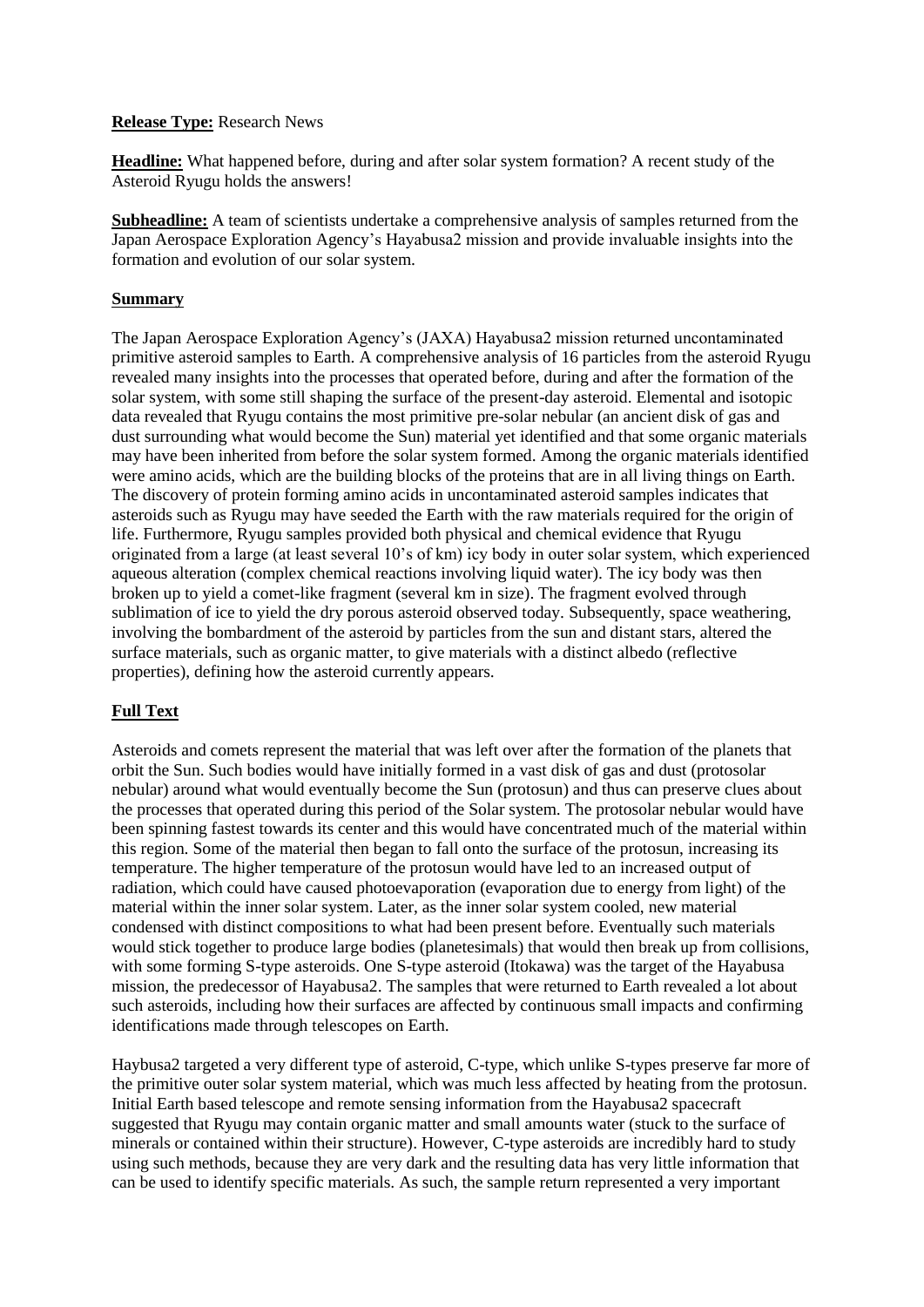step in improving our understanding of C-type asteroids. Around 5.4 g of sample was returned to the Earth in December 2020 and the samples were initially studied at the Japan Aerospace Exploration Agency's (JAXA) phase-1 curation facility at Sagamihara, Japan. Comprehensive geochemical analysis was begun in June 2021 once the samples had arrived at the phase-2 curation facility of the Pheasant Memorial Laboratory (PML), Institute for Planetary Materials, Okayama University, Japan.

Initially, the external and physical information of the samples was obtained (Figure 1), but shortly after the particles were cut open using a microtome equipped with a diamond knife. Inside, the particles revealed textures indicative of freeze-thawing and a fine-grained mass of different minerals, with some coarser-grained components being dispersed throughout (Figure 2). The majority of the minerals were hydrous silicates called phyllosilicates (clay), which formed through chemical reactions involving non-hydrous silicate minerals and liquid water (aqueous alteration). Together with the freeze-thaw textures, the evidence indicated that the samples had experienced both liquid and frozen water in the past.

The aqueous alteration (Figure 3) was found to have peaked before  $\sim$  2.6 Myr after the formation of the solar system, through analysis of manganese and chromium within magnetite (iron oxide) and dolomite (calcium-magnesium carbonate) minerals. This means that the materials from Ryugu experienced liquid water very early in the Solar System's history and the heat that melted the ice would have been supplied from radioactive elements (Figure 4) that only survive for a relatively short period of time (almost all would be gone after 5 Myr). After much of the radioactive elements had decayed the body would cool and freeze again. Ryugu also contains chromium, calcium and oxygen isotopes that indicate it preserved the most primitive source of materials from the protosolar nebular. Furthermore, organic materials from Ryugu record primitive isotopic signatures suggestive of their formation within the interstellar medium (the region of space between solar systems) or outer protosolar nebular. Together with the abundant water and the lack of any inner solar system material or signatures, the above findings suggest that the material within Ryugu was stuck together (accreted) and aqueously altered very early in the outer solar system (Figure 5).

However, to form liquid water, from the heating of a rocky-icy body by radioactive decay, requires the body to be at least several 10's of km in size. Accordingly, Ryugu must have originally been a part of a much bigger body, termed a planetesimal. Icy planetesimals are thought to be the source of comets, which can be formed by their collisional break up. If the planetesimal precursor of Ryugu was impacted after it had re-frozen, then a comet preserving many of the original textures and physical and chemical properties of the planetesimal could be produced. As a comet the fragment would have needed to move from the outer to inner solar system by some dynamical pathway, involving the interactions of the planets. Once in the inner solar system Ryugu would have then undergone significant sublimation (transition of solid ice to gas). Modelling in a previous study indicated that the sublimation could increase the rate at which Ryugu spins and lead to its distinctive spinning top shape. The sublimation could have also led to the formation of water vapor jets (as seen on the comet 67P) that would have redeposited subsurface material onto the surface and frozen it in place (Figure 6).

Moreover, the jets may be able to explain some interesting differences between the sampling sites where the Ryugu samples were obtained. The Hayabusa2 mission sampled material from the very surface at touch down site 1 (TD1) and most likely subsurface material from an artificial impact crater at touch down site 2 (TD2). Some of the TD1 samples show elemental fractionation beyond the mm scale and scattered B and Be abundances. However, all TD2 samples record elemental abundances similar to CI chondrites (a type of meteorite with elemental abundances similar to the Sun) and show no evidence of elemental fractionation over the mm scale. One explanation is that the TD1 site records the material entrained in a jet, brought to the surface of the comet-like fragment from many distinct regions of the subsurface and thus represents a wide variety of compositions. Meanwhile, the TD2 samples may represent material sourced from one part of Ryugu and as such have a more uniform composition.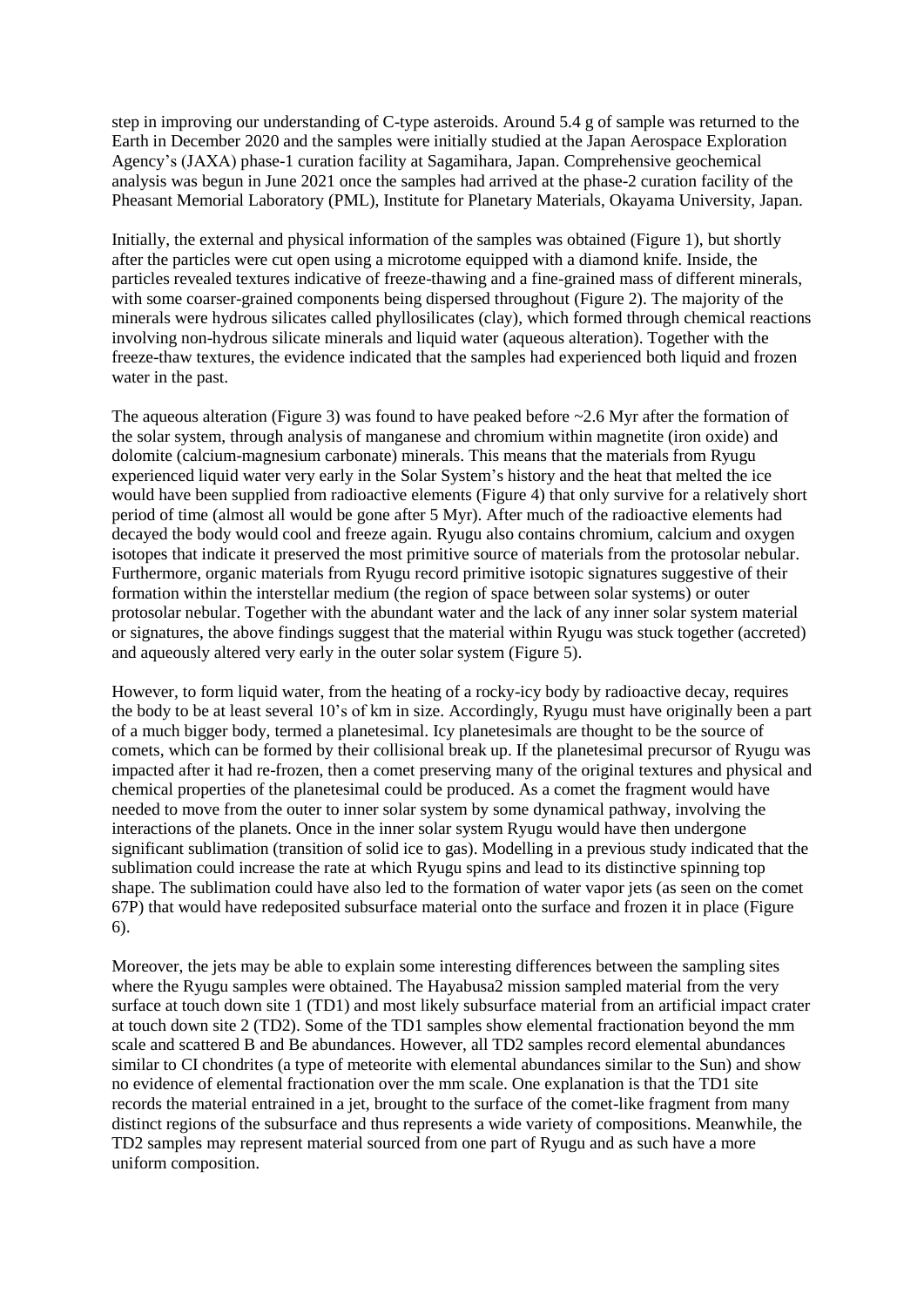After complete sublimation of the ice at the surface of Ryugu, a low density and highly porous rocky asteroid was formed. While water related processes ceased, space weathering began. The surface of Ryugu was bombarded over time by large quantities of energetic particles from solar wind and cosmic rays from the sun and distant stars. The particles modified the materials on the surface of Ryugu, causing the organic matter to alter in terms of its structure. The effects of such a process were more obvious in TD1 particles from the surface of Ryugu when compared to those from TD2, which had likely been brought to the surface during the creation of an artificial impact crater. As such, space weathering is a process that still shapes the surfaces of asteroids today and will continue to do so in the future.

Despite the effects of space weathering, which act to alter and destroy the information contained within organic matter, primitive organic materials were also detected by the comprehensive geochemical analysis of the Ryugu samples. Amino acids, such as those found within the proteins of every living organism on Earth, were detected in a Ryugu particle. The discovery of protein forming amino acids is important, because Ryugu has not been exposed to the Earth's biosphere, like meteorites, and as such their detection proves that at least some of the building blocks of life on Earth could have been formed in space environments. Hypotheses concerning the origin of life, such as those involving hydrothermal activity, require sources of amino acids, with meteorites and asteroids like Ryugu representing strong candidates due to their inventory of amino acids and because such material would have been readily delivered to the surface of the early Earth. Additionally, the isotopic characteristics of the Ryugu samples suggest that Ryugu-like material could have supplied the Earth with its water, another resource essential for the origin and sustainment of life on Earth.

In conjunction the findings reported by the study provide invaluable insights into the processes that have affected the most primitive asteroid sampled by human kind. Such insights have already begun to change our understanding of the events that occurred from before the solar system and up until the current day. Future work on the Ryugu samples will no doubt continue to advance our knowledge of the solar system and beyond.

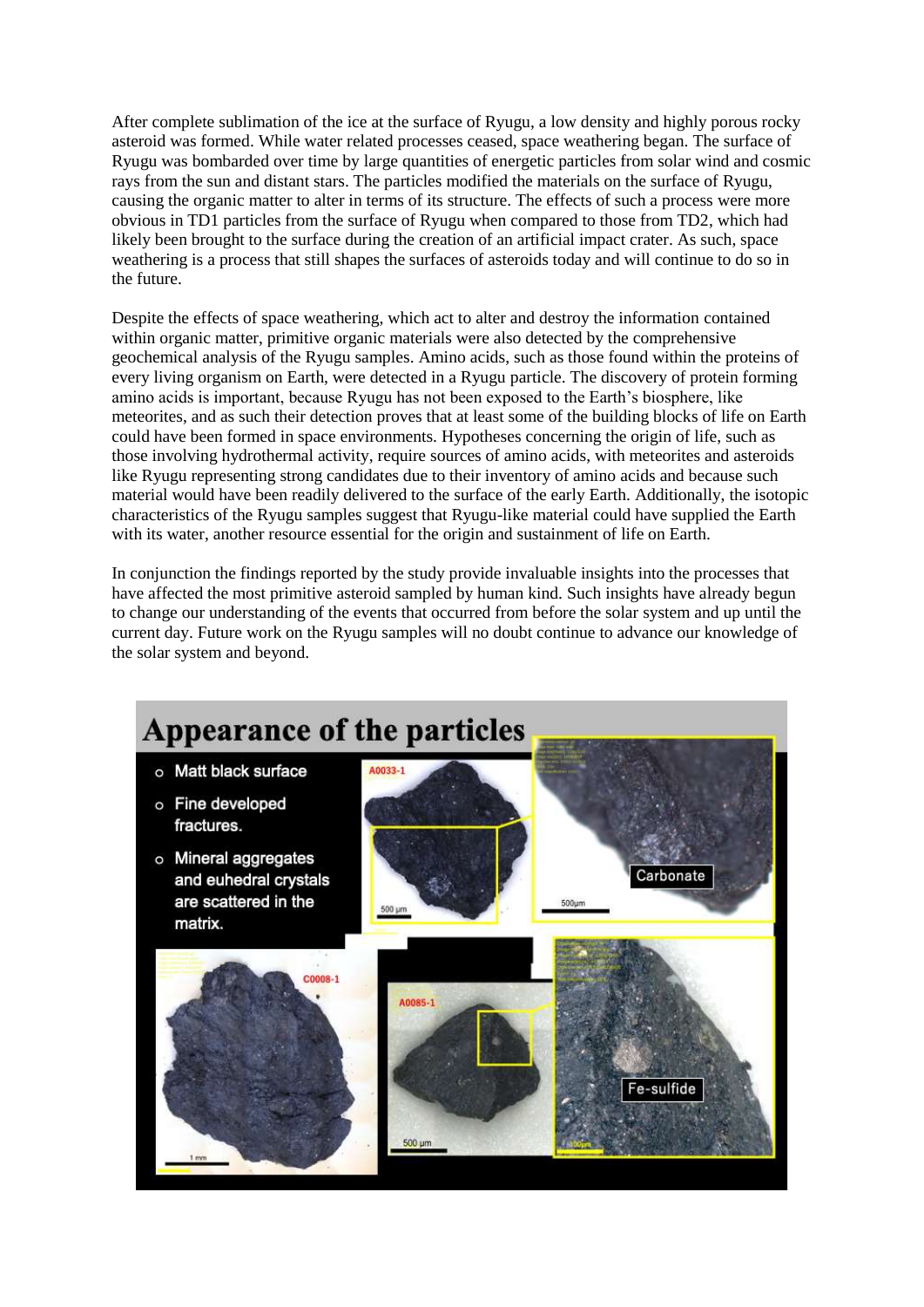Figure 1. The external appearance of several representative Ryugu particles.

# **Particle micro-textures**

## **SEM image**

- $\checkmark$ Organic conglomerates are scattered in a predominantly clay mineral matrix.
- Higher-order polyhedrons of iron oxide minerals suggest activity of water-rich fluid containing organic matter.

## **TEM** image

√ µm-sized carbonate and iron oxide minerals, nm-sized organic matter and iron sulfide minerals, as well as numerous nm-sized void-spaces.



These textures suggest that the particles experienced past aqueous alteration and subsequent refreezing of water-rich fluids.

Figure 2. The internal characteristics of representative portions of the Ryugu particles.

# Aqueous alteration in the icy planetesimal

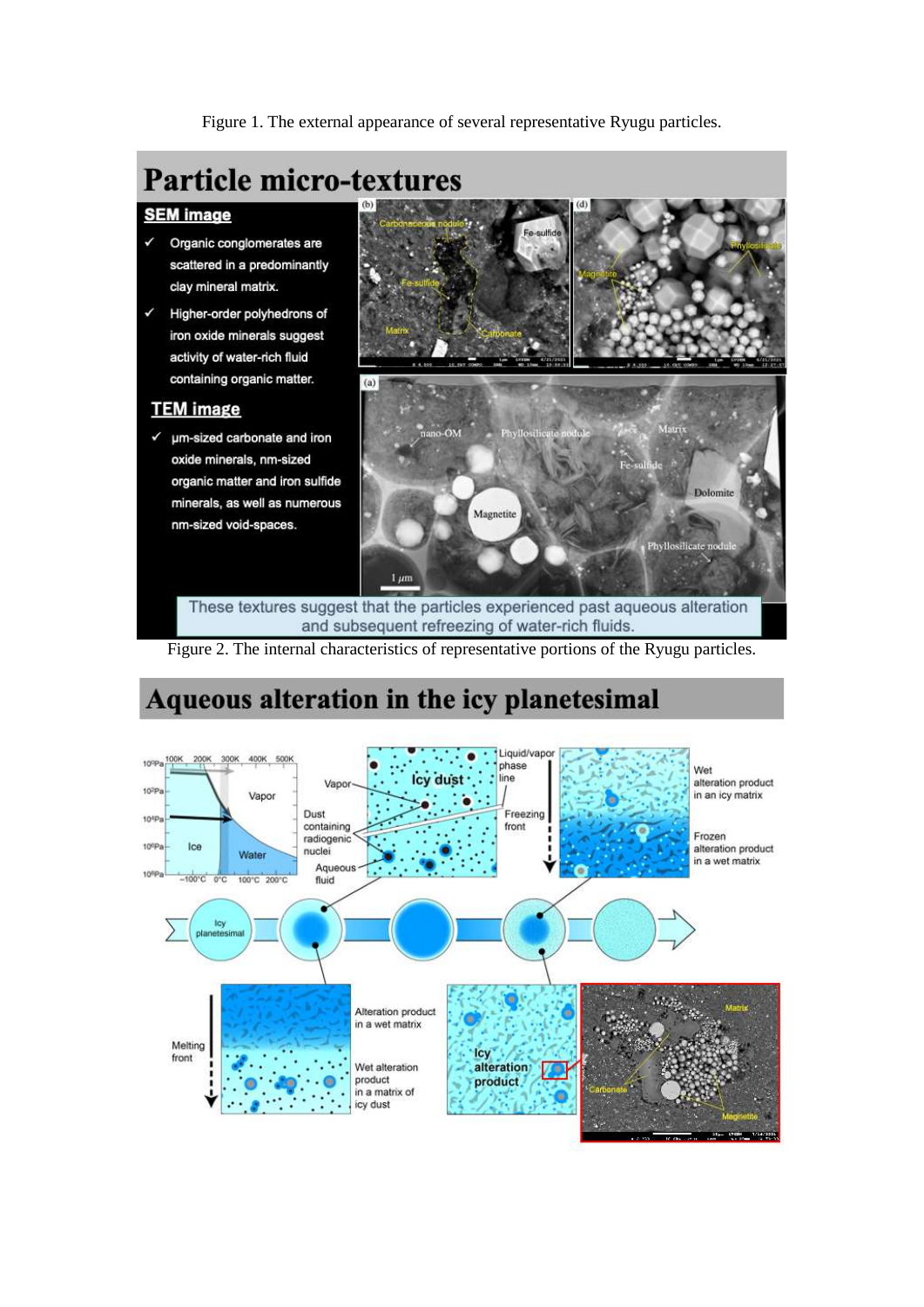



(c) Size of Ryugu's icy progenitor must be a few 10's of km and be accreted early in the history of the solar system. Temperature was 0~80°C at time

Figure 4. An illustration explaining the timing and mechanism behind the heat source for the melting of ice on the icy planetesimal progenitor of Ryugu.